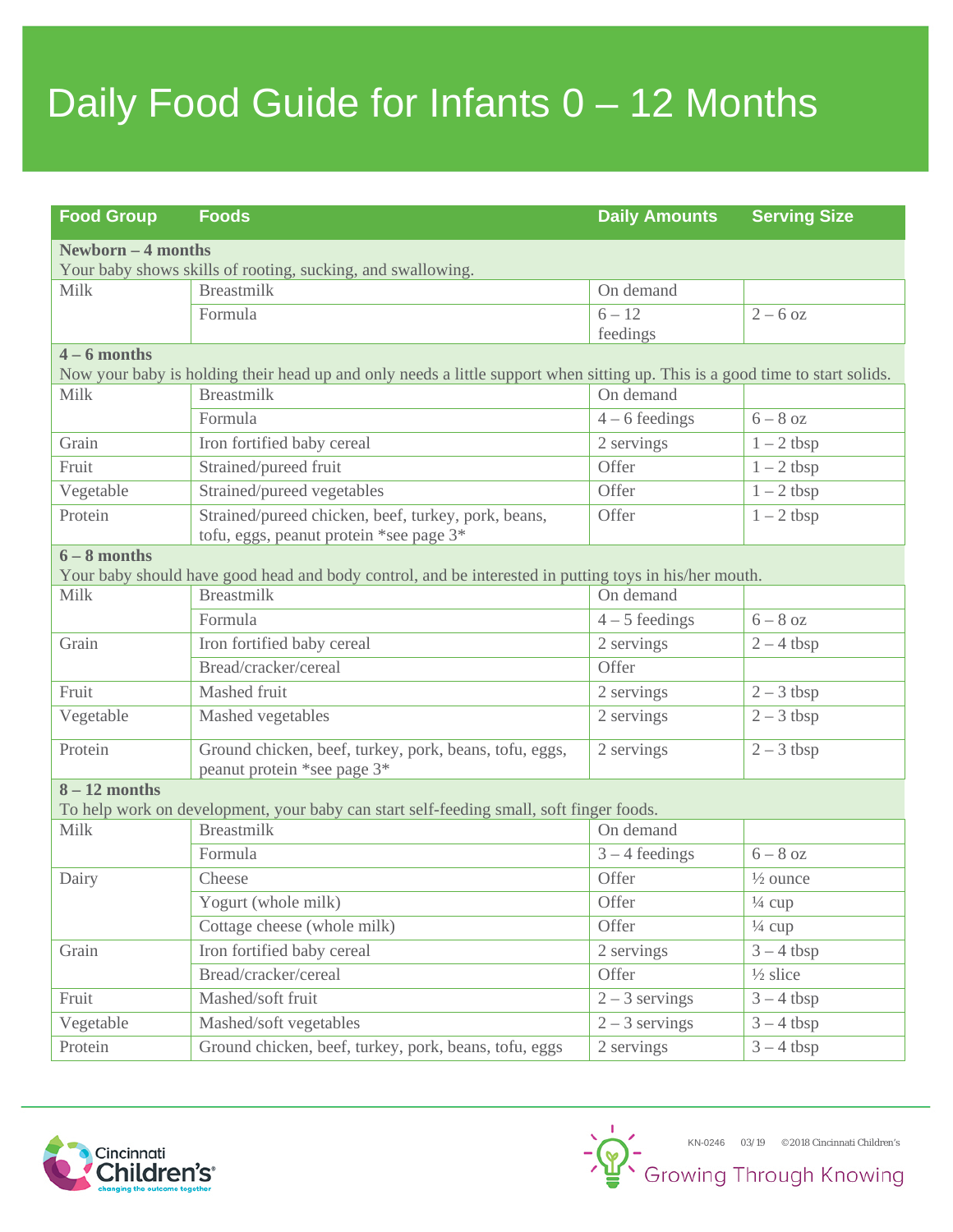# Daily Food Guide for Infants 0 – 12 Months *continued…*

## **Helpful Hints**

### **Feeding**

- When starting solid foods, you can begin with infant cereal, vegetables, fruit or meats.
- Feed your baby only one new single food at a time. Introduce another new food every 3 5 days. Watch for allergic reactions like rash, swelling, vomiting, diarrhea or trouble breathing.
- Juice is no longer recommended for infants.
- Begin working with a cup when your baby begins to feed him/herself.
- You may start whole milk at one year of age.
- Discuss the need for water with your doctor before offering it to infants under the age of one.
- Do not put any other liquids in a bottle except breastmilk or formula, and feed all solids with a spoon.
- Watch for signs that your baby is full, and do not force him/her to drink or eat more:
	- o closing mouth
	- o turning head
	- o pushing spoon or bottle away

#### **Safety**

- If your baby is having diarrhea or vomiting he/she can become dehydrated. Talk to your doctor and use Pedialyte if he/she is not taking breastmilk/formula. **Remember that Pedialyte is for temporary use to prevent dehydration. Pedialyte should not be used in place of breastmilk/formula for longer than 48 hours.**
- Do not feed your baby hot dogs, grapes, raisins or other dried fruits, raw carrots or other raw vegetables, popcorn and nuts because your baby can choke on these foods easily.
	- o Use caution when introducing sticky foods, such as peanut butter, that can get stuck in the back of the mouth.
	- o Do not heat baby's formula, breastmilk, and/or food in the microwave because hot spots can develop leading to burns. To heat the bottle or food, use warm running water or place in a pan of water on the stove top. Shake/stir, and test the temperature before serving.

KN-0246 03/19 ©2018 Cincinnati Children's

**Growing Through Knowing**